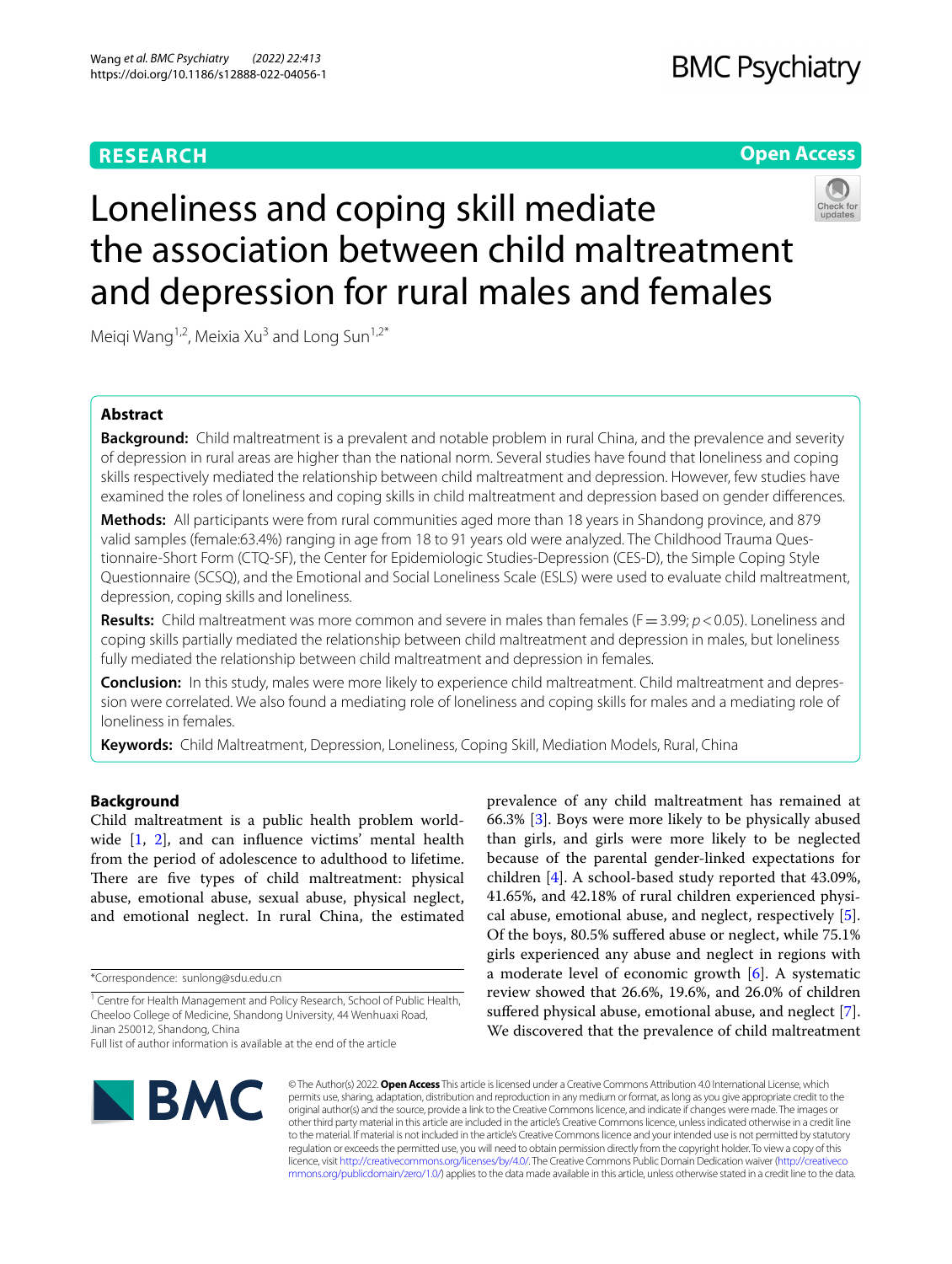in rural China was higher than the national norm in China. Consequently, child maltreatment in rural areas is a prevalent and notable issue.

Depression is also a major public health issue and a common disease among adolescents and geriatric patients in China [\[8](#page-7-7), [9](#page-7-8)], which infuences people's physical and mental health and increases the risks of suicide and morbidity. A meta-analysis reported that 22.7% of geriatric patients had depressive symptoms, women were more likely to develop depressive symptoms than men, and rural populations developed depressive symptoms more easily than urban populations [[10](#page-7-9)]. Among the rural elderly in China, 54.7% developed depressive symptoms  $[11]$ . The prevalence and severity of depression in rural areas were higher than average. Depressive disorders ranked  $19<sup>th</sup>$  up to  $13<sup>th</sup>$  as the leading cause of the global burden of disease (GBD) from 1990 to 2019 and ranked  $4<sup>th</sup>$  and  $6<sup>th</sup>$  for 10–24 years and 25–49 years, respectively [[12](#page-7-11)].

Child maltreatment is a potent risk factor for internalizing problems, such as depression, anxiety and loneliness  $[13]$  $[13]$ ; sufficient studies have shown that females are vulnerable to depression and experience child maltreatment compared with males who experience child maltreatment in China [\[3,](#page-7-2) [14](#page-7-13)]. Child maltreatment is also a risk factor for developing maladaptive coping skills [\[15](#page-7-14)]; people who do not have adaptive coping skills may fnd it difficult to confront stressful events and regulate emotional problems and are prone to depression. Previous studies have indicated that coping skill was associated with depression symptoms  $[16, 17]$  $[16, 17]$  $[16, 17]$  $[16, 17]$ . Thus, coping skills are a positive factor in the prevention of depression.

Studies have found that child maltreatment was associated with loneliness, coping skills and depression [\[18](#page-7-17), [19\]](#page-7-18). Child maltreatment was positively correlated with loneliness and depression and negatively correlated with coping skill. Several studies examined that loneliness and coping skills mediated the relationship between child maltreatment and depression [[20](#page-7-19), [21](#page-7-20)]. However, few studies have examined the roles of loneliness and coping skills in child maltreatment and depression based on gender diferences. Exclusive research investigated the mediating efects of diferent coping styles on the relationship between childhood maltreatment and depressive symptoms among Chinese male and female undergraduates [[22\]](#page-8-0), but coping styles consisting of six dimensions differed from coping skills in this study. Other studies have reported the mediating efect of coping skills in young male or female adults [[21](#page-7-20), [23\]](#page-8-1).

This study aimed to examine the roles of loneliness and coping skills in child maltreatment and depression among rural males and females in China to understand better the cognitive-afective mechanisms underlying child maltreatment and depression and improve the prevention and intervention processes for depression.

#### **Child maltreatment and depression**

Maltreatment can negatively impact development by altering the developing neural system or disrupting other factors. Furthermore, maltreatment may exacerbate or express neuropsychiatric syndromes in individuals with genetic vulnerabilities (e.g., major depression) [\[24](#page-8-2)]. People who are exposed to maltreatment in childhood are at risk of having a range of poor mental outcomes, such as major depressive disorder (MDD), posttraumatic stress disorder (PTSD), and substance abuse [[25](#page-8-3)[–27](#page-8-4)]. Specifcally, numerous studies have suggested that child maltreatment is associated with depression during childhood, adulthood, and the geriatric period [[28](#page-8-5)[–30](#page-8-6)]. A retrospective study indicated that patients with depression experienced more severe childhood maltreatment than healthy controls [[31\]](#page-8-7).

Other studies have shown that the number of child maltreatment is associated with increased depressive symptoms [[32,](#page-8-8) [33\]](#page-8-9). Studies found that many elderly people in Brazil who reported cumulative maltreatment experiences were more likely to sufer from depression, but there was no impact on the severity of depression [[34\]](#page-8-10). However, it is not clear whether the influences of child maltreatment on depression is similar or diferent according to sex. Some studies have indicated that women who experienced child maltreatment were more likely to experience depression than men [[14,](#page-7-13) [35](#page-8-11)]. Few studies have illustrated the reverse results that the men who experienced maltreatment were likely to have depression [\[36](#page-8-12)]. Moreover, several studies found a similar efect of child maltreatment on depression for males and females [\[37,](#page-8-13) [38](#page-8-14)].

#### **Child maltreatment and loneliness**

Loneliness has been characterized as a feeling of social isolation and separateness [\[39](#page-8-15), [40](#page-8-16)]. People isolated from society find it difficult to build and maintain social connections and acquire social support; thus, they become lonely. The feeling of loneliness is more intense from middle age onward. One study estimated that twentyeight percent of older Chinese people reported feeling lonely, and approximately seven percent reported often or always feeling lonely [[41\]](#page-8-17). A growing body of literature indicates that loneliness is associated with physical and mental health and cognitive functions, such as depressive symptoms  $[42]$  $[42]$ , mortality  $[41]$  $[41]$ , systolic blood pressure [[43\]](#page-8-19), and impaired cognition (Alzheimer's disease) [\[43\]](#page-8-19).

Studies have shown that childhood trauma is positively correlated with loneliness [\[44](#page-8-20), [45\]](#page-8-21), meaning that individuals who have experienced childhood trauma are easier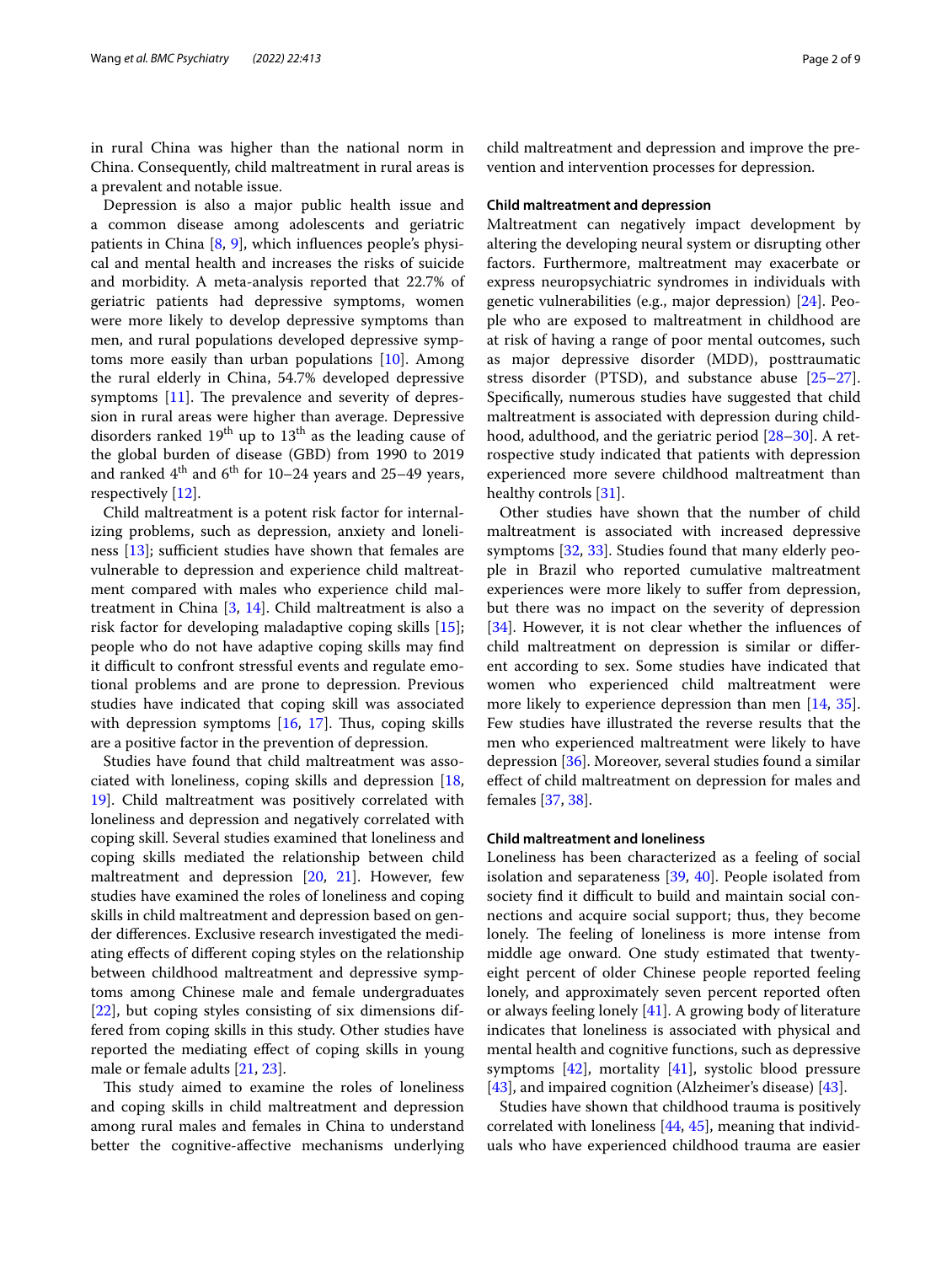to lonely than those who have not. Most importantly, previous studies have pointed out a relationship between child maltreatment and loneliness [[13](#page-7-12), [46\]](#page-8-22).

Converging evidence provides empirical support for other studies. One study reported that childhood maltreatment is non-negligible for loneliness in adulthood [[47\]](#page-8-23). Women who had been maltreated were lonelier and had a more negative network orientation than nonabused women because they tended to isolate themselves socially [[48\]](#page-8-24). Findings from several studies indicate that children exposed to abuse also experience loneliness and social isolation in their lives, preventing the development of developing adequate and efficient social skills [\[49](#page-8-25), [50](#page-8-26)].

#### **Child maltreatment and coping skill**

Coping skills represented the way in which individuals deal with stressful or negative experiences [\[51\]](#page-8-27). In maltreating families, maltreating parents often conceal emotional expressions, interact in hostile and aggressive ways, and rely on punitive interaction styles. Based on this, due to high levels of unpredictability in parent–child interactions and the home generally, maltreated children fail to model appropriate coping skills when they encounter with stress and try to control what happens to them, leading to a feeling of helplessness [\[18](#page-7-17)].

Previous studies have reported that child maltreatment is associated with coping skills [[52,](#page-8-28) [53\]](#page-8-29); people who experienced maltreatment did not cope with stress or regulate emotion and had low coping skills. Child maltreatment plays a major role in adolescent well-being and coping [[54\]](#page-8-30).

#### **Loneliness as a mediator**

People who have experienced child maltreatment are likely to withdraw from society; they are reluctant to contact others due to feelings of inferiority and distress, so they are unable to receive social supports or concerns and eventually become lonely. The association between loneliness and depressive symptoms appears to be stable across ages [\[42\]](#page-8-18), A lonely person is more likely to be depressed than a normal person.

Studies have investigated the role of loneliness as a mediator in the relationship between childhood trauma and adult psychopathology and indicated both direct and mediational efects of social resources on adult depression symptoms in women with a history of child multi-type maltreatment [[32](#page-8-8)]. Loneliness mediates the relationship between children abuse and six adult psychiatric disorders: depression, generalized anxiety disorder (GAD), mixed anxiety and depression (MAD), phobia, post-traumatic stress disorder (PTSD), and psychosis [[20\]](#page-7-19).

#### **Coping skills as a mediator**

On the one hand, child maltreatment causes poor coping skills, making it harder for maltreated children to confront and deal with stress. Meanwhile, the relationship between stress and major depression has been ensured [[55\]](#page-8-31), and stress increases the likelihood of depression. However, a high level of coping skills mediates or decreases the impact of maltreatment on depression.

Compared to non-maltreated children, child maltreatment is associated with a decrease in the usage of coping skills, and low coping skills may exacerbate depression. Studies have shown that coping skills mediated the relationship between child maltreatment and internalizing and externalizing behaviors [[15\]](#page-7-14). Other studies have also found that coping skills mediate and moderate the impact of maltreatment on depressive symptoms [[23\]](#page-8-1).

#### **Current study**

This study aims to answer two research questions. First, we examined the role of loneliness and coping skills in the relationship between child maltreatment and depression. Second, we tested whether the mediation models are difered by gender.

#### **Methods**

#### **Participants**

This is a cross-sectional study was conducted in Shandong province, China. All the participants were from one county (Taierzhuang). Shandong Province is located in the east of China, with economic prosperity in both industry and agriculture [[56](#page-8-32)]. Taierzhuang County is located in the south of Shandong, and there were 230 thousands rural people [[57\]](#page-8-33). We used the random cluster sampling method, and all fve towns in Taierzhuang County were selected to conduct the interviews. In each town, one village was randomly selected. People aged more than 18 years in the selected village were asked to participant in this study. In total, 879 participants were interviewed. The response rate was 94.9% (879/926).

#### **Data collection**

The data for this study were collected in November 2019. All the interviewers were trained postgraduate students who understood the research and questionnaires. The participants were voluntary and provided written informed consent. For illiterate and semi-illiterate participants, written informed consent was flled by their legal guardians. The interviewers and subjects had face-to-face interviews, and the interviewers flled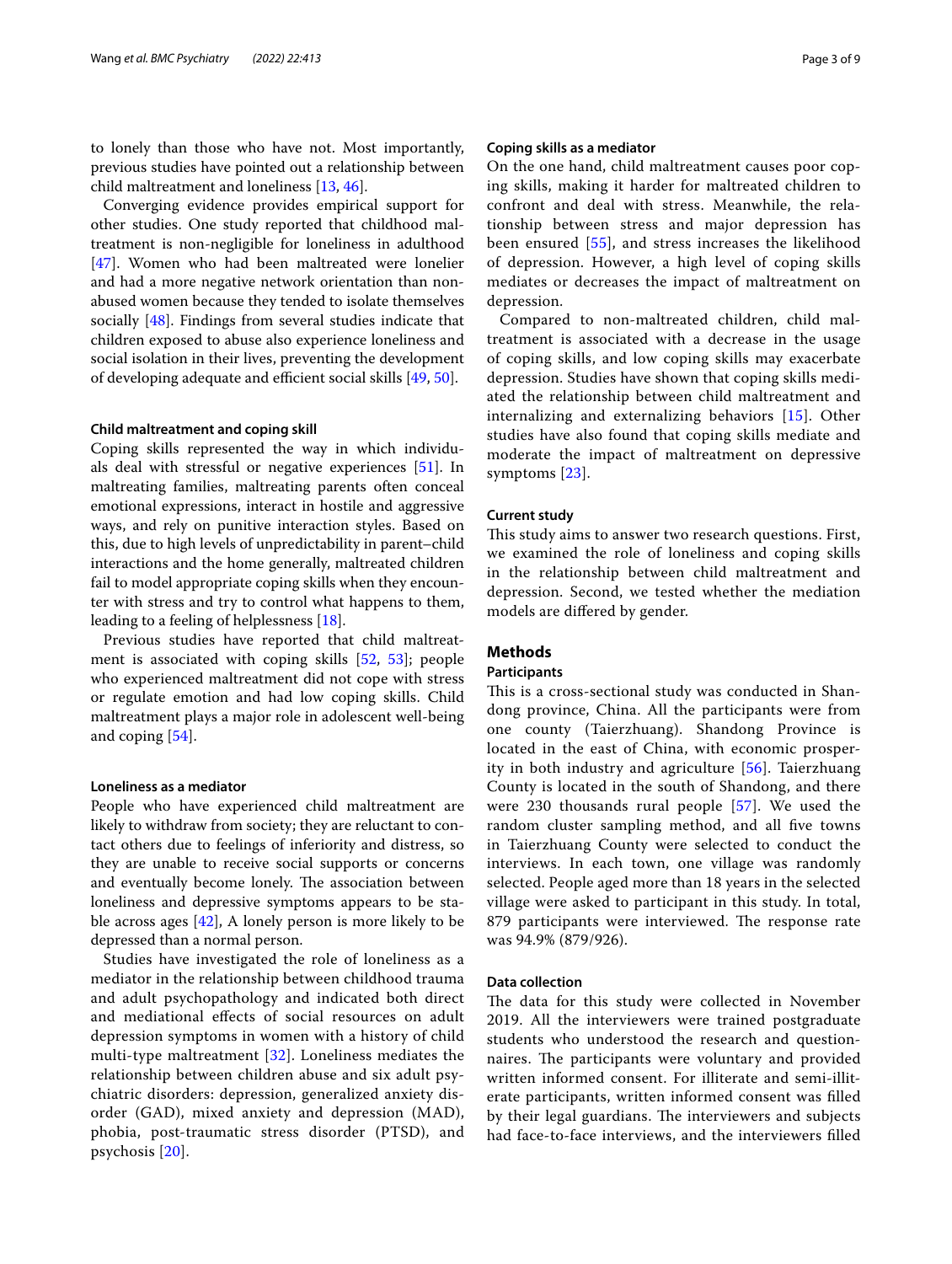the questionnaires according to the subjects' responses. After the survey was completed, at least two trained students checked the contents of the questionnaires, and questionnaires with the missing or unclear data were revisited and reflled.

#### **Measures**

#### *Child maltreatment*

The Childhood Trauma Questionnaire-Short Form (CTQ-SF; [\[58](#page-8-34)]) is a 28-item self-report scale rated on a five-point Likert scale ranging from  $None = 1$  to Always=5. A sample item was as follows "I thought that my parents wished I was never born". The final score was the sum of all item scores, with higher scores refecting more frequent and severe of child maltreatment were experiences before the age of 16. The CTQ-SF includes the coherence and viability of the constructs [[58\]](#page-8-34). In this study, internal consistency  $\alpha$  = 0.87 for both males and females.

#### *Depression*

The Center for Epidemiologic Studies-Depression (CES-D; [[59\]](#page-8-35)) is a brief 20-item self-report measure (e.g., "I felt your life is failing" and "I felt lonely") rated on a fourpoint Likert from  $0=$  Within 1 d to 3 = Five to Seven days. The final score was the sum of all items' scores, with higher scores representing higher frequencies of depression during the past week. A scale is a valuable tool for studying the relationships between depression and other variables [\[59](#page-8-35)]. In this study, internal consistency was  $\alpha$  = 0.90 for males and females.

#### *Coping skill*

The Simple Coping Style Questionnaire  $(SCSQ; [60])$  $(SCSQ; [60])$  $(SCSQ; [60])$  is a 20-item scale rated on a four-point Likert scale ranging from Untaken $=0$  to Often $=3$  in the context of Chinese culture. The scale reflected that you possibly took actions or exhibited attitudes when you sufered setbacks and encountered difficulties. Items  $1-12$  belong to positive coping (e.g., "Tried to see the bright side of things"), and 13–20 belong to negative coping (e.g., "Tried to forget the whole thing")  $[61]$  $[61]$ . The final score is the sum of all item scores, with the higher scores representing greater coping skills. The internal consistency coefficient of the scale was 0.90 [\[60\]](#page-8-36). In this study, internal consistency was  $\alpha$  = 0.61 for males and females.

#### *Loneliness*

The Emotional and Social Loneliness Scale (ESLS; Wittenberg, 1986, cited in PR Shaver and KA Brennan [\[62](#page-8-38)]) is a 10-item rating on a fve-point Likert ranging from 1 (never) to 5 (very often). A sample item is as follows: I haven't special love relationship". There are five items which are reverse scores (e.g., "Someone could accompany me". The final score is the sum of all items' scores, with higher scores refecting a higher level of loneliness in the past year. For this study, internal consistency was  $\alpha$  = 0.75 for both males and females.

#### *Social‑demographic variables*

Gender was measured as male  $(1)$  and female  $(2)$ . The participants' ages were calculated using their date of birth and divided into three groups, 18–44 years old belong to young people (1), 45–64 years old belonging to middleaged people (2), and above 65 years old belonging to old people (3). Ethnicity was assessed using the Hans (1) and others (2). Marital status was assessed as unmarried (1) and married (2). Education was assessed by illiteracy and semi-illiteracy (1), primary school (2) and middle school and above (3). Only child was assessed as yes (1) and no (2). Living alone was evaluated using yes (1) or no (2). Ofspring were evaluated by yes (1) and no (2). Income level was assessed as higher (1), average (2) and lower (3).

#### *Statistical methods*

Statistical analyses were performed by using SPSS, version 23.0. Descriptive analyses were examined as means and standard deviations for continuous variables and numbers and percentages for categorical variables. Oneway ANOVA or Chi-square test was conducted to assess mean diferences for variables across the gender. Bi-correlation analysis was conducted with independent variables, mediators, and outcome variables. Linear regression was used to build the relationship between child maltreatment, loneliness, coping skills and depression while controlling for sociodemographic variables. Categorical variables are transformed into dummy variables. We conducted separate analyses of the data split by sex. All signifcance tests were two-tailed and a p-value of 0.05 or lower would be considered statistically signifcant.

#### **Results**

#### **Descriptive statistic and Bivariate correlation**

This study investigated 879 participants from rural communities in Shandong Province, China. The sample characteristics and descriptive analyses are revealed in Table [1](#page-4-0). Most males (43.2%) were older, while most females (42.9%) were middle-aged. The percentage of married women was higher than that of married men (98.4% vs 96.3%, *p* < 0.05). Of the women, 44.9% were illiterate and semi-illiterate, and 45.7% males had a middle school education and above. Most participants weren't only child, had offspring, and lived with at least one person, with percentages of 96.2%, 96.9%, and 89.3%, respectively. The mean CM score of the participants was  $42.10$  (SD = 0.90). Females were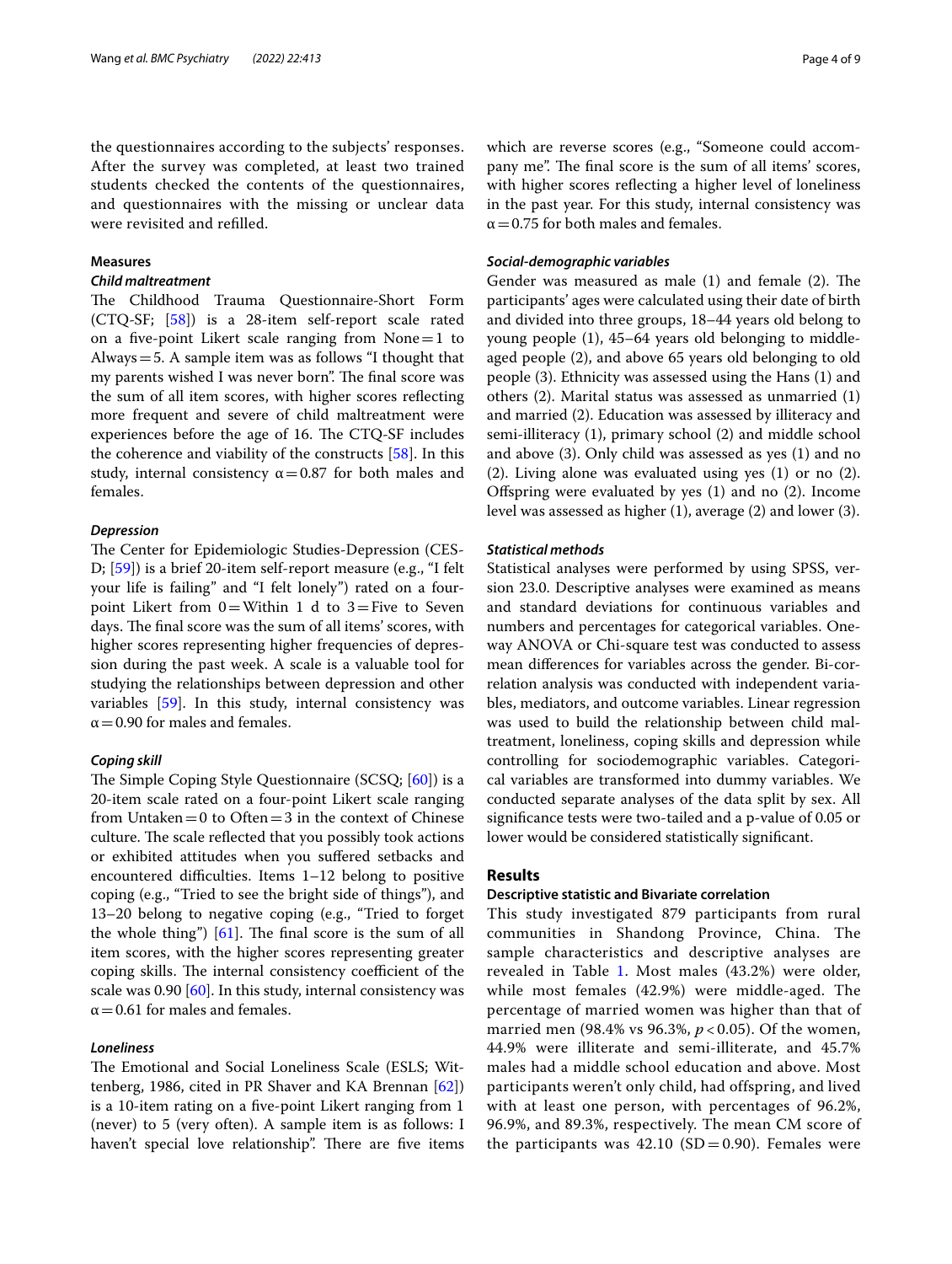| <b>Variables</b>        | Overall           | Male              | Female            | $F / \chi^2$ |  |
|-------------------------|-------------------|-------------------|-------------------|--------------|--|
| Age                     |                   |                   |                   |              |  |
| $18 - 44$               | 205 (23.3)        | 60 (18.6)         | 145 (26.0)        | $14.32**$    |  |
| $45 - 64$               | 362 (41.2)        | 123 (38.2)        | 239 (42.9)        |              |  |
| $\geq 65$               | 312 (35.5)        | 139 (43.2)        | 173(31.1)         |              |  |
| Ethnicity               |                   |                   |                   |              |  |
| Hans                    | 857 (97.5)        | 313 (97.2)        | 544 (97.7)        | 0.18         |  |
| Others                  | 22(2.5)           | 9(2.8)            | 13(2.3)           |              |  |
| Married status          |                   |                   |                   |              |  |
| Unmarried               | 21(2.4)           | 12(3.7)           | 9(1.6)            | $3.90*$      |  |
| Married                 | 858 (97.6)        | 310 (96.3)        | 548 (98.4)        |              |  |
| Education               |                   |                   |                   |              |  |
| (Semi)-illiteracy       | 320 (36.4)        | 70 (21.7)         | 250 (44.9)        | 48.297***    |  |
| Primary school          | 246 (28.0)        | 105 (32.6)        | 141 (25.3)        |              |  |
| Middle school and above | 313 (35.6)        | 147 (45.7)        | 166 (29.8)        |              |  |
| Only child              |                   |                   |                   |              |  |
| Yes                     | 33 (3.8)          | 17(5.3)           | 16(2.9)           | 3.27         |  |
| <b>No</b>               | 846 (96.2)        | 305 (94.7)        | 541 (97.1)        |              |  |
| Living alone            |                   |                   |                   |              |  |
| Yes                     | 94 (10.7)         | 34 (10.6)         | 60 (10.8)         | 0.01         |  |
| <b>No</b>               | 785 (89.3)        | 288 (89.4)        | 497 (89.2)        |              |  |
| Offspring               |                   |                   |                   |              |  |
| Yes                     | 853 (96.9)        | 309 (96.0)        | 543 (97.5)        | 1.59         |  |
| <b>No</b>               | 27(3.1)           | 13(4.0)           | 14(2.5)           |              |  |
| Income level            |                   |                   |                   |              |  |
| Higher                  | 119 (13.5)        | 41 (12.7)         | 78 (14.0)         | 0.42         |  |
| Average                 | 563 (64.1)        | 206 (64.0)        | 357 (64.1)        |              |  |
| Lower                   | 197 (22.4)        | 75 (23.3)         | 122 (21.9)        |              |  |
| <b>CM</b>               | 42.10 ± 10.77     | $43.05 \pm 10.50$ | $41.55 \pm 10.89$ | $3.99*$      |  |
| Loneliness              | $20.71 \pm 7.12$  | $20.14 \pm 7.13$  | $21.04 \pm 7.10$  | 3.25         |  |
| Coping skills           | 32.40 ± 7.54      | $32.54 \pm 7.58$  | $32.32 \pm 7.52$  | 0.18         |  |
| Depression              | $10.16 \pm 10.14$ | $9.34 \pm 9.49$   | $10.62 \pm 10.48$ | 3.261        |  |

<span id="page-4-0"></span>**Table 1** Description and single analysis for association between sociodemographic characteristics, CM, loneliness, coping skills, and depression among male and females [Mean  $\pm$  SD/N (%)]

*SD* denotes to standard deviation. Note: \*, *p*<0.05; \*\*, *p*<0.01; \*\*\*, *p*<0.001. CM denotes to child maltreatment

more depressed and lonelier than males, but there was not significant difference  $(F = 3.261, p > 0.05; F = 3.25,$  $p > 0.05$ ). More detailed information is provided in Table [1](#page-4-0).

Bivariate correlation analysis revealed that CM, loneliness, coping skills and depression had mutually have significant associations  $(p < 0.001)$ , as shown in Table [2](#page-4-1). Greater severity of CM was associated with fewer coping skills  $(r = -0.214, p < 0.001)$  and with more depression ( $r = 0.330$ ,  $p < 0.001$ ), and more loneliness  $(r=0.308, p<0.001)$  for males. More severe child maltreatment was associated with fewer coping skills  $(r = -0.251, p < 0.001)$  and with more depression ( $r = 0.314$ ,  $p < 0.001$ ) and loneliness ( $r = 0.454$ , *p* < 0.001) for females.

<span id="page-4-1"></span>

| <b>Table 2</b> Bi-correlations analysis between CM, loneliness, coping |  |  |  |
|------------------------------------------------------------------------|--|--|--|
| skills and depression for males and females                            |  |  |  |

|             | 2           |             | 4           |
|-------------|-------------|-------------|-------------|
|             | $0.454***$  | $-0.251***$ | $0.314***$  |
| $0.308***$  |             | $-0.332***$ | $0.568***$  |
| $-0.214***$ | $-0.314***$ |             | $-0.316***$ |
| $0.330***$  | $-0.501***$ | $-0.306***$ |             |
|             |             |             |             |

*CM* denotes to child maltreatment. Note: \*\*\*, *p*<0.001. The upper diagonal represents the correlation for female, and the lower diagonal represents the correlation for male

#### **Mediation analysis for males**

A mediation model was used to examine the mediating role of loneliness and coping skills on the relationship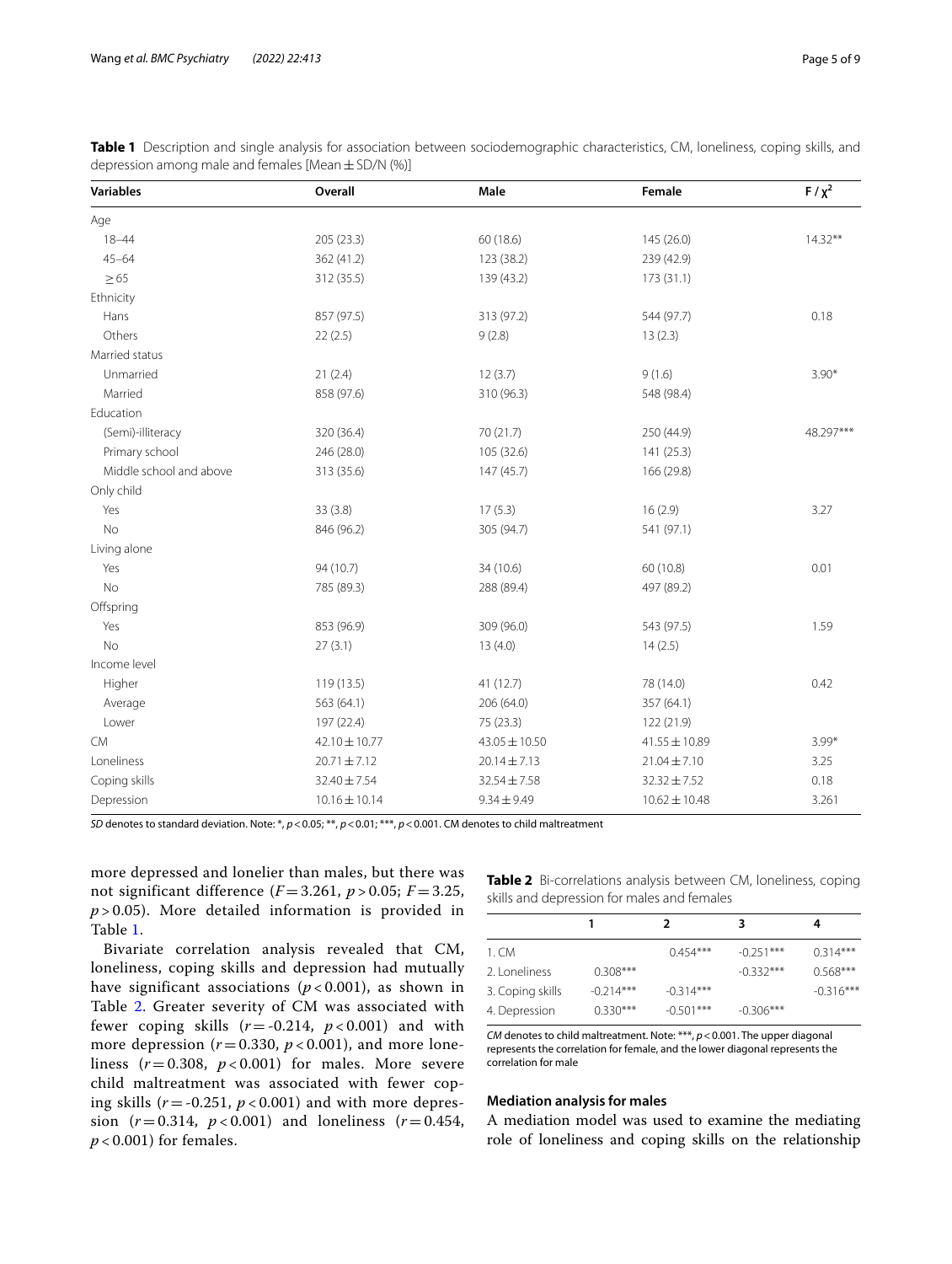|                                        |          |       | 95%CI    |          |
|----------------------------------------|----------|-------|----------|----------|
| Path                                   |          | Sig   | LB       | UB       |
|                                        |          |       |          |          |
| $CM \rightarrow$   oneliness           | 0.190    | 0.000 | 0.120    | 0.261    |
| $\rightarrow$ Coping skills            | $-0.127$ | 0.002 | $-0.205$ | $-0.049$ |
| Loneliness $\rightarrow$ Depression    | 0.441    | 0.000 | 0.303    | 0.579    |
| Coping skills $\rightarrow$ Depression | $-0.167$ | 0.008 | $-0.291$ | $-0.043$ |
| $CM \rightarrow$ Depression            | 0.238    | 0.000 | 0.147    | 0.330    |
| $CM \rightarrow$ Depression            | 0.133    | 0.003 | 0.045    | 0.222    |
|                                        |          |       |          |          |
| $CM \rightarrow$   oneliness           | 0.265    | 0.000 | 0.217    | 0.312    |
| $\rightarrow$ Coping skills            | $-0.113$ | 0.000 | $-0.166$ | $-0.059$ |
| Loneliness $\rightarrow$ Depression    | 0.666    | 0.000 | 0.549    | 0.782    |
| Coping skills $\rightarrow$ Depression | $-0.095$ | 0.072 | $-0.199$ | 0.008    |
| $CM \rightarrow$ Depression            | 0.223    | 0.000 | 0.150    | 0.295    |
| $CM \rightarrow$ Depression            | 0.036    | 0.327 | $-0.036$ | 0.107    |
|                                        |          | В     |          |          |

<span id="page-5-0"></span>**Table 3** Mediation model: regression equation for CM, loneliness, coping skills and depression

Notes: Controlling for age, ethnicity, married status, education, only child, living alone, ofspring and income level. *CM* denotes to child maltreatment, *CI* denotes to confdence interval, *LB* denotes to lower bound, *UB* denotes to upper bound

between CM and depression. Table [3](#page-5-0) demonstrates that males who experienced child maltreatment reported higher levels of loneliness (path a:  $b = 0.190$ ,  $p < 0.001$ ) and lower levels of coping skills (path a:  $b = -0.127$ ,  $p$ <0.01). The effects of loneliness and coping skills on depression were significant (path b:  $b = 0.441$ ,  $p < 0.001$ ;  $b = -0.167$ ,  $p < 0.01$ ). A total effect of child maltreatment on depression was observed  $(c=0.238, p<0.001)$ . After controlling for mediative variables, the link between maltreatment and depression remained signifcant (direct effect c':  $b = 0.133$ ,  $p < 0.01$ ). Tests of the indirect effect of loneliness (ab  $= 0.084$ ) and coping skills (ab  $= 0.021$ ) were signifcant. Figure [1](#page-5-1) presents the mediating role of loneliness and coping skills in child maltreatment and depression among males. Loneliness and coping skills partially mediated the relationship between child maltreatment and depression among males.

#### **Mediation analysis for females**

Table [3](#page-5-0) demonstrates that female participants who experienced child maltreatment reported higher levels of loneliness (path a:  $b = 0.265$ ,  $p < 0.001$ ) and lower levels of coping skills (path a:  $b = -0.113$ ,  $p < 0.001$ ). The effect of loneliness on depression was significant (path b:  $b = 0.666$ ,  $p < 0.001$ ), but the effect of coping skills on depression was not signifcant (path b:  $b = -0.095$ ,  $p = 0.072$ ). A total effect of child maltreatment on depression was observed  $(c = 0.223, p < 0.001)$ . However, after controlling for mediative variables, the link between maltreatment and depression was not significant (c':  $b = 0.036$ ,  $p = 0.327$ ). The indirect effects of loneliness (ab =  $0.176$ ) and coping skills (ab =  $0.011$ ) were significant. Figure [2](#page-6-0) presents the mediating role of loneliness in child maltreatment and depression in females. Loneliness fully mediates the relationship between child maltreatment and depression in females. However, coping skills did not mediate the relationship between child maltreatment and depression among females.

#### **Discussion**

This study used a population-based sample of rural participants and validated scales to examine the experiences of child maltreatment, loneliness, coping skills and depression. More importantly, we aimed to test the

<span id="page-5-1"></span>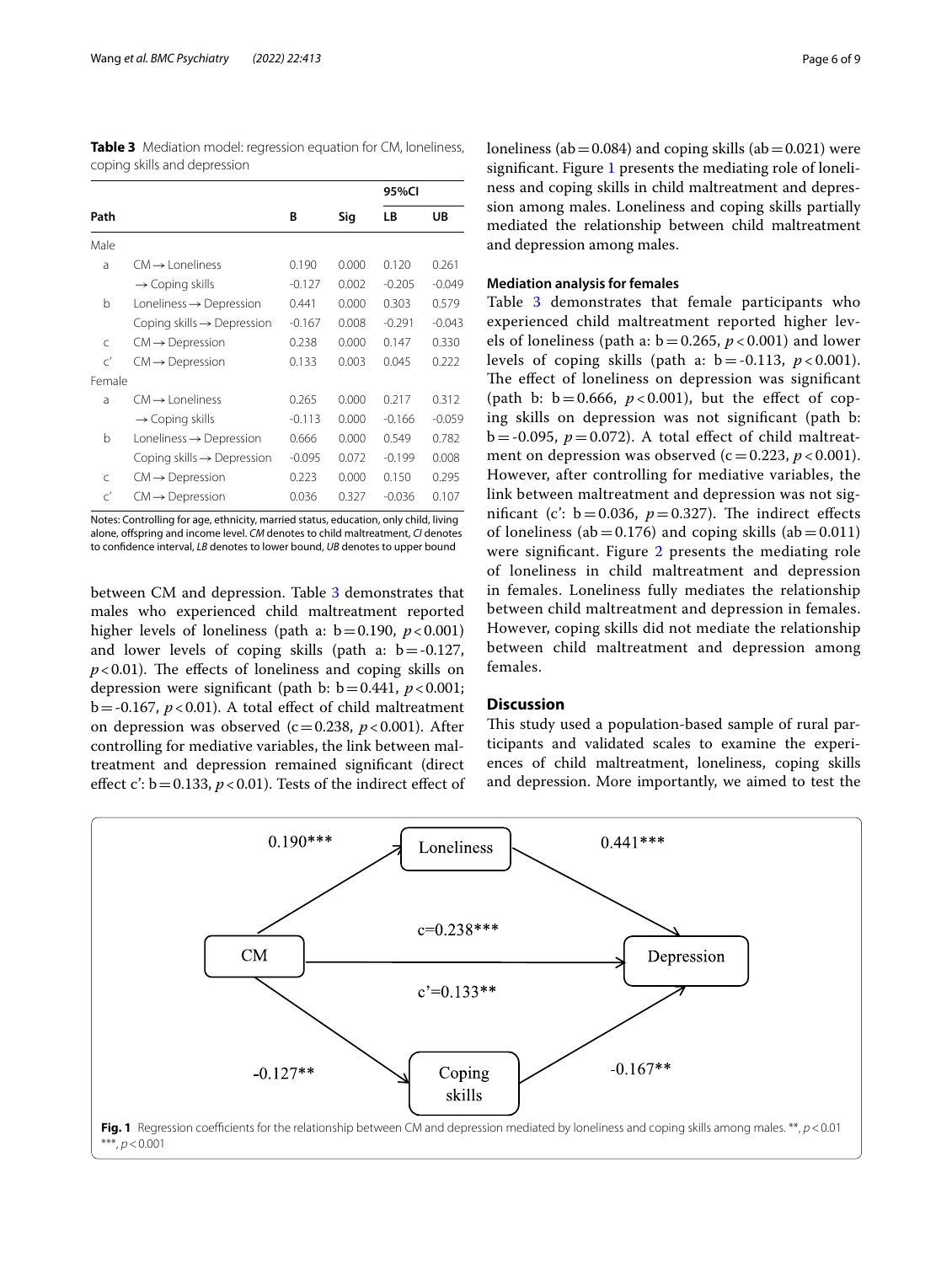

<span id="page-6-0"></span>association between child maltreatment and depression, extend the roles of loneliness and coping skills in the relationship between child maltreatment and depression, and compare whether the mediation model for males difered from females.

In this study, males were more likely to be maltreated than females before 16 years of age, while the participants were from the rural regions. One possible reason may be that rural parents paid attention to boys, and they pinned greater hopes for boys, so boys were maltreated more than girls. The finding that nearly half of the females did not accept education also proved this phenomenon. As mentioned in the introduction section, we found an association between child maltreatment and depression in rural Chinese men and women.

This study supports the role of loneliness and coping skills in the relationship between child maltreatment and depression, which is consistent with previous research  $[20, 23]$  $[20, 23]$  $[20, 23]$ . The mediation models of loneliness and coping skills for men and women had similarities and diferences. A previous study also indicated that sex diferences mediated coping styles such as self-blame, fantasizing, problem avoidance, and rationalization on the relationship between childhood maltreatment and depressive symptoms  $[22]$  $[22]$ . The results proved that child maltreatment was directly predictive of increased loneliness and decreased coping skills; loneliness and low coping skills would worsen depressive symptoms. Loneliness and coping skills partially mediated the relationship between child maltreatment and depression for males. Loneliness fully mediated the relationship between child maltreatment and depression for females, but coping skills did not. For males, child maltreatment directly infuenced depression, loneliness, and coping skills, while maltreatment indirectly caused depression because of loneliness and poor coping skill. Child maltreatment caused loneliness, thereby indirectly infuencing depression in females.

Previous studies found that females were more prone to depression [[10](#page-7-9)], and this study also found the average depressive level of females was higher than that of males, but there was no signifcant evidence to investigate this point  $(F=3.261, p>0.05)$ , possibly because research methods, measures and participants were different from other studies. In this rural population, coping skills as a protective factor, and higher coping skills may decrease the infuence of child maltreatment on depression. Furthermore, loneliness is a positive factor in people's mental health. The findings regarding gender diferences revealed loneliness played a more important role in the infuence of child maltreatment on depression for females; depressive symptoms caused by child maltreatment were fully mediated and led by loneliness. And females were more likely to be infuenced deeply by child maltreatment than males.

It is noteworthy that women were shown to be more vulnerable to loneliness, and society should provide more support and care for them, prevent and intervene in loneliness, and improve their coping skills. To summarize, we recommend that relevant departments promote education to increase individual quality, decrease the incidence of child maltreatment, and provide more social supports and assistance, consequently improving mental health.

This study has some limitations that must be considered. First, this was a cross-sectional study, and we measured independent, mediative, and dependent factors simultaneously. Hence, the child maltreatment and depression sequence were ambiguous, and perhaps child maltreatment infuenced depression. It is also possible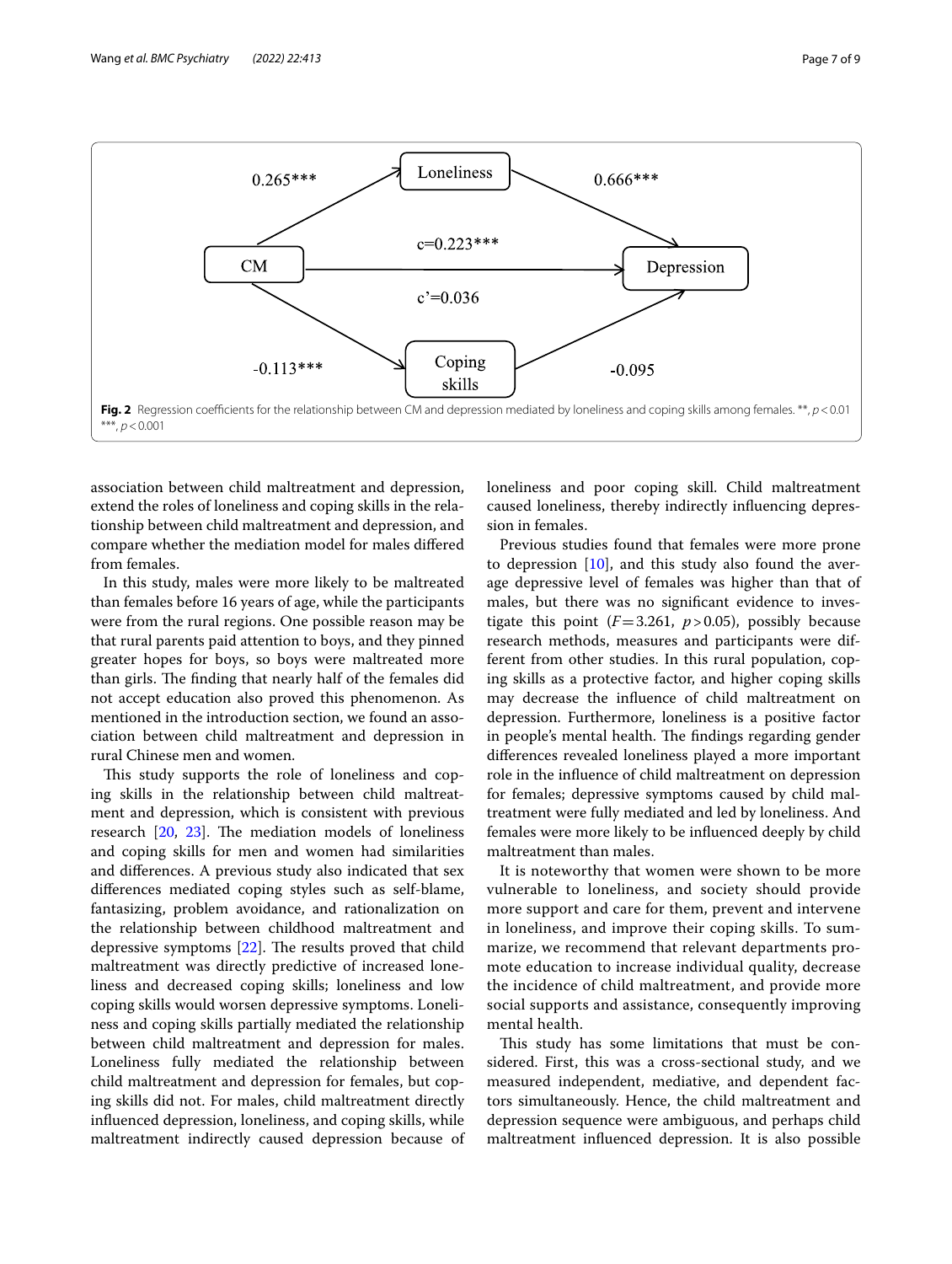that depressive children were likely to be maltreated. Second, participants may have forgotten the maltreatment experience because of age, and some participants were shame to reflect on the experience. The study results were lower than expected; however, the outcomes were statistically significant. Third, we did not explore the different types of child maltreatment or the correlation between loneliness and coping skills, lonely people were less likely to develop the skills to cope with difficulties.

### **Conclusions**

In conclusion, males were more likely to experience child maltreatment than females. We also found an association between maltreatment and depression, the mediation models are diferent based on gender, the mediative role of loneliness and coping skills for males, and the mediative role of loneliness for females. The effects of loneliness on females who experienced maltreatment were greater than those of males who experienced maltreatment.

#### **Acknowledgements**

We would like to thank all the subjects for their participation in this study.

#### **Authors' contributions**

MQW analyzed the data and wrote the draft, XMX participated the data collection, and LS designed the study and commented on the draft of this manuscript. All authors read and approved the fnal manuscript.

#### **Funding**

The National Natural Science Foundation of China (71974114) funded this project but had no role in study design, data collection, data analyses, data interpretation, or the writing of the paper.

#### **Availability of data and materials**

Data are however available from the authors upon reasonable request and with permission of IRB of Shandong University School of public health, which were used under license for the current study, and so are not publicly available.

## **Declarations**

#### **Ethics approval and consent to participate**

All research protocols were approved by the Institutional Review Board of Shandong University School of Public health. All methods were carried out in accordance with relevant regulations and guidelines. Informed consent was obtained from all participants of the study. Informed consent was obtained from their legal guardians of the illiterate and semi-illiterate participants.

#### **Consent for publication**

Not applicable.

#### **Competing interests**

LS is the member of Editorial Board for BMC Psychiatry, and the authors declared that they have no other competing interests.

#### **Author details**

<sup>1</sup> Centre for Health Management and Policy Research, School of Public Health, Cheeloo College of Medicine, Shandong University, 44 Wenhuaxi Road, Jinan 250012, Shandong, China. <sup>2</sup> National Health Commission of China, Key Lab of Health Economics and Policy Research (Shandong University),

Jinan 250012, Shandong, China. <sup>3</sup>Shandong Women's University, Jinan 250300, China.

Received: 14 March 2022 Accepted: 6 June 2022<br>Published online: 21 June 2022

#### **References**

- <span id="page-7-0"></span>Afifi TO. Child maltreatment in Canada: An understudied public health problem. Can J Public Health. 2011;102(6):459–61.
- <span id="page-7-1"></span>2. Hengartner MP, Cohen LJ, Rodgers S, Muller M, Rossler W, Ajdacic-Gross V. Association between childhood maltreatment and normal adult personality traits: exploration of an understudied feld. J Pers Disord. 2015;29(1):1–14.
- <span id="page-7-2"></span>3. Wan G, Tang S, Xu Y. The prevalence, posttraumatic depression and risk factors of domestic child maltreatment in rural China: A gender analysis. Child Youth Serv Rev. 2020;116: 105266.
- <span id="page-7-3"></span>4. Cui N, Xue J, Connolly CA, Liu J. Does the gender of parent or child matter in child maltreatment in China? Child Abuse Negl. 2016;54:1–9.
- <span id="page-7-4"></span>5. Wan G, Pei T, He X, Zhang B: The Association Between Child Maltreatment and Family Structures: Evidence from Children in Rural China. J Fam Violence. 2022;37:1–13.
- <span id="page-7-5"></span>6. Wan G, Li L, Gu Y. A National Study on Child Abuse and Neglect in Rural China: Does Gender Matter? J Fam Violence. 2021;36(8):1069–80.
- <span id="page-7-6"></span>7. Fang X, Fry DA, Ji K, Finkelhor D, Chen J, Lannen P, Dunne MP. The burden of child maltreatment in China: a systematic review. Bull World Health Organ. 2015;93:176-185C.
- <span id="page-7-7"></span>8. Ren X, Yu S, Dong W, Yin P, Xu X, Zhou M. Burden of depression in China, 1990–2017: fndings from the global burden of disease study 2017. J Afect Disord. 2020;268:95–101.
- <span id="page-7-8"></span>9. Li H, Ge S, Greene B, Dunbar-Jacob J. Depression in the context of chronic diseases in the United States and China. Int J Nurs Sci. 2019;6(1):117–22.
- <span id="page-7-9"></span>10. Zhang L, Xu Y, Nie H, Zhang Y, Wu Y. The prevalence of depressive symptoms among the older in China: a meta-analysis. Int J Geriatr Psychiatry. 2012;27(9):900–6.
- <span id="page-7-10"></span>11. Lei L, Mengyuan M, Hongye P, Zaofang Y, Miyuan W, Mengchao H, Zhenhai Z. Prevalence and associated factors of depressive symptoms in China's rural elderly. Chinese Gen Pract. 2021;24(27):3432.
- <span id="page-7-11"></span>12. Vos T, Lim SS, Abbafati C, Abbas KM, Abbasi M, Abbasifard M, Abbasi-Kangevari M, Abbastabar H, Abd-Allah F, Abdelalim A. Global burden of 369 diseases and injuries in 204 countries and territories, 1990–2019: a systematic analysis for the Global Burden of Disease Study 2019. The Lancet. 2020;396(10258):1204–22.
- <span id="page-7-12"></span>13. Brown S, Fite PJ, Stone K, Bortolato M. Accounting for the associations between child maltreatment and internalizing problems: The role of alexithymia. Child Abuse Negl. 2016;52:20–8.
- <span id="page-7-13"></span>14. Gallo EAG, Munhoz TN. Loret de Mola C, Murray J: Gender diferences in the efects of childhood maltreatment on adult depression and anxiety: A systematic review and meta-analysis. Child Abuse Negl. 2018;79:107–14.
- <span id="page-7-14"></span>15. VanMeter F, Handley ED, Cicchetti D. The role of coping strategies in the pathway between child maltreatment and internalizing and externalizing behaviors. Child Abuse Neglect. 2020;101: 104323.
- <span id="page-7-15"></span>16. Dumont M, Provost MA. Resilience in adolescents: Protective role of social support, coping strategies, self-esteem, and social activities on experience of stress and depression. J Youth Adolesc. 1999;28(3):343–63.
- <span id="page-7-16"></span>17. Kelly MM, Tyrka AR, Price LH, Carpenter LL. Sex diferences in the use of coping strategies: predictors of anxiety and depressive symptoms. Depress Anxiety. 2008;25(10):839–46.
- <span id="page-7-17"></span>18. Milojevich HM, Levine LJ, Cathcart EJ, Quas JA. The role of maltreatment in the development of coping strategies. J Appl Dev Psychol. 2018;54:23–32.
- <span id="page-7-18"></span>19. Luo S, Liu Y, Zhang D. Psychological maltreatment and loneliness in Chinese children: The role of perceived social support and self-esteem. Child Youth Serv Rev. 2020;108: 104573.
- <span id="page-7-19"></span>20. Shevlin M, McElroy E, Murphy J. Loneliness mediates the relationship between childhood trauma and adult psychopathology: evidence from the adult psychiatric morbidity survey. Soc Psychiatry Psychiatr Epidemiol. 2015;50(4):591–601.
- <span id="page-7-20"></span>21. Hager AD, Runtz MG. Physical and psychological maltreatment in childhood and later health problems in women: An exploratory investigation